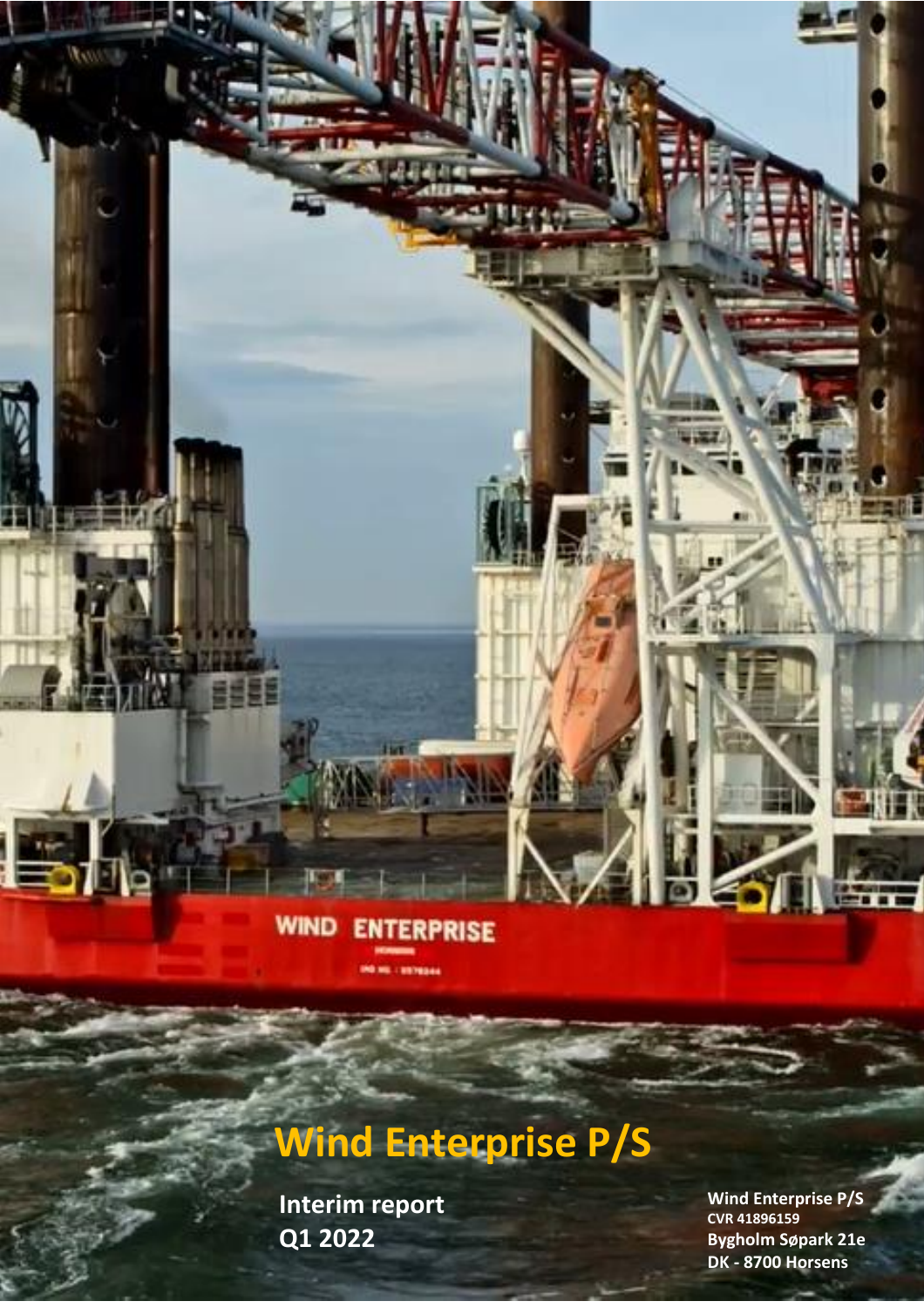

## **Highlights of the report**

#### **Highlights of Q1 2022**

- The Siemens Gamesa Renewable Energy (SGRE) long-term time charter of 3 years and 8 months was initiated on 1 March 2021. As customary for time charter contracts, SGRE will pay a fixed time charter rate and pay for variable OPEX-related costs during the tenor of the time charter. SGRE will take on the full weather risk while ZITON will be responsible for operational uptime of the vessel.
- On 18 December 2020, Wind Enterprise P/S' parent company WIND ENTERPRISE P/S exercised its purchase option to acquire J/U WIND ENTERPRISE. ZITON's purchase of the vessel was closed in January 2021. On 1st March 2021, Wind Enterprise P/S purchased the vessel from its parent company.
- EBITDA amounted to a profit of EUR 2.3m for Q1 2022 compared to EUR 0.8m in Q1 2021 reflecting that the vessel did not generate any revenue during first two months of 2021.
- Guidance for 2022 is for EBITDA in the range of EUR 8-10m. The outlook for 2022, is based on the key assumptions that J/U WIND ENTERPRISE will continue to operate successfully on the SGRE time charter with limited off-hire days.
- Bonds issued by Wind Enterprise P/S holds security in cash flows from the SGRE long-term charter and security in the vessel J/U WIND ENTERPRISE. However, Wind Enterprise P/S's parent company ZITON A/S provides the company with operational support for of all services related to sales, technical management, maintenance costs, operations, crewing, administration etc. Therefore, Wind Enterprise P/S, is dependent upon having a financially viable parent company. As communicated in earlier stock exchange announcements dated 31st March, 29th April and 1st June 2022, ZITON A/S ("ZITON") and its majority shareholder have had ongoing discussions with holders of its financial indebtedness to reach a solution for a long-term and viable capital structure. The parties have reached an agreement in principle and have entered into a lock-up agreement, subject to

certain conditions precedent and regulatory approvals, to execute a transaction which will significantly improve the capital structure and liquidity of ZITON. The proposed transaction includes an extension of maturities of the first and second lien bond by 24 months, equitization of EUR 37m in subordinated debt and EUR 13.2m in incremental liquidity (EUR 10m in new second lien bonds, plus a waiver of amortisation and capitalisation of first lien interest totalling EUR 3.2m). EUR 3m of the new liquidity will be applied towards repayment of part of the second super senior working capital facility. Subject to satisfaction of the conditions and obtaining regulatory approvals, the debts of certain consenting creditors of ZITON will be partly or fully converted into equity, resulting in those creditors acquiring ~90% of the post-restructured ordinary equity of ZITON, and 100% of the preferred equity, subject to certain dilution. Following the transaction, proforma equity would be approximately EUR 10m and the controlling shareholder would be Permira Credit Solutions III Sub Master Euro S.à.r.l..

As part of the solution for ZITON Group, the first lien bondholders in Wind Enterprise P/S are expected to receive summons for a bondholders' meeting during the next few weeks. The main proposals of the bondholders' resolution relate to certain covenant amendments and waivers, including a change of control waiver and a loosening of the Interest Coverage Ratio covenant.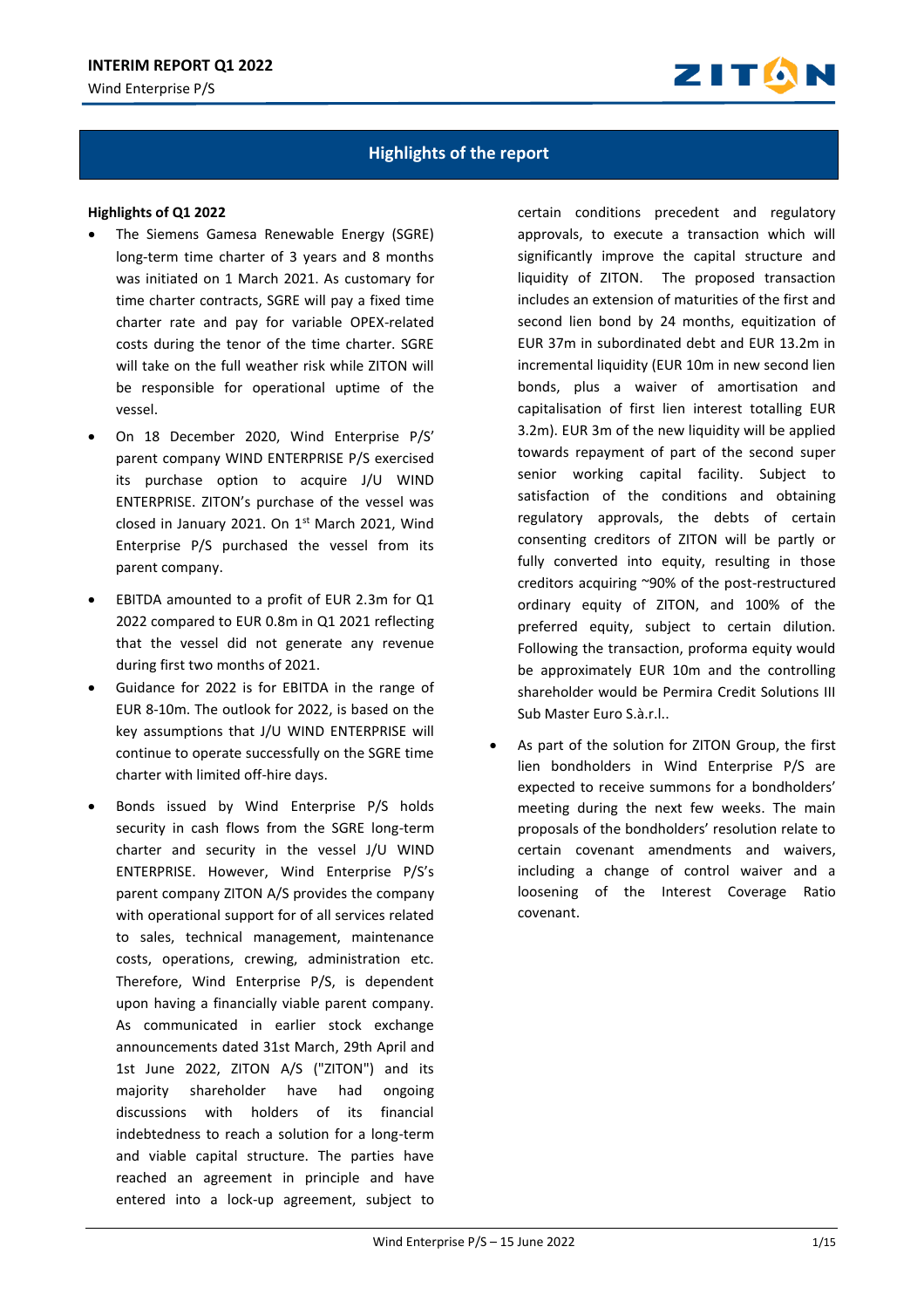

## **About Wind Enterprise P/S**

Wind Enterprise P/S is a fully owned subsidiary of ZITON A/S. The sole purpose of Wind Enterprise P/S is to own the vessel J/U WIND ENTERPRISE. Wind Enterprise P/S was established in November 2020.

On 18 December 2020, Wind Enterprise P/S' parent company ZITON A/S exercised its call option to purchase J/U WIND ENTERPRISE, partly by issuing new shares to the seller of the vessel equivalent to EUR 10.0m. J/U WIND ENTERPRISE was purchased for EUR 42.5m, of which EUR 32.5m was cash and EUR 10.0m shares in ZITON A/S.

The purchase of the vessel was financed by establishing Wind Enterprise P/S as a wholly owned subsidiary of ZITON A/S. The EUR 10.0m in new capital was transferred into Wind Enterprise P/S as subordinated capital. Wind Enterprise P/S purchased the vessel J/U WIND ENTERPRISE and is the counterpart to Siemens Gamesa Renewable Energy ("SGRE") under the SGRE time charter contract of 3 years and 8 months ("SGRE long-term").

Wind Enterprise P/S has no employees, but an operational support agreement with ZITON A/S for the performance of all services related to sales, technical management, maintenance costs, operations, crewing, administration etc. The structure was set up to provide new bondholders with strong security as cash flows from the SGRE long-term charter and security in the vessel J/U WIND ENTERPRISE is ringfenced into Wind Enterprise P/S. This enabled Wind Enterprise P/S to issue a bond loan of EUR 35.0m to finance the cash payment to the seller of J/U WIND ENTERPRISE as well as for general corporate purposes in Wind Enterprise P/S.

#### **Information in this report**

The information provided in this interim report is submitted in accordance with the Bond Agreement for Wind Enterprise P/S EUR 35,000,000 Senior Secured Callable Bonds 2020/2024 (ISIN NO0010911126)

As required under the Bond Agreement, the financial statements of Wind Enterprise P/S are prepared in accordance with IFRS with Euro as the reporting currency.

This report has not been audited by the company's auditors.

## **Disclaimer**

This report may contain certain forward-looking statements relating to the business, financial performance and results of the Company and/or the industry in which it operates. Although the Company believes that these assumptions were reasonable when made, the statements provided in this report are solely opinions and forecasts which are subject to uncertainty, risks, contingencies and other important factors which are difficult or impossible to predict and are beyond the Company's control. A multitude of factors may cause actual results to differ significantly from any anticipated development expressed or implied in this document. No representation is made that any of these forward-looking statements or forecasts will come to pass or that any forecast result will be achieved, and you are cautioned not to place any undue reliance on any forward-looking statement.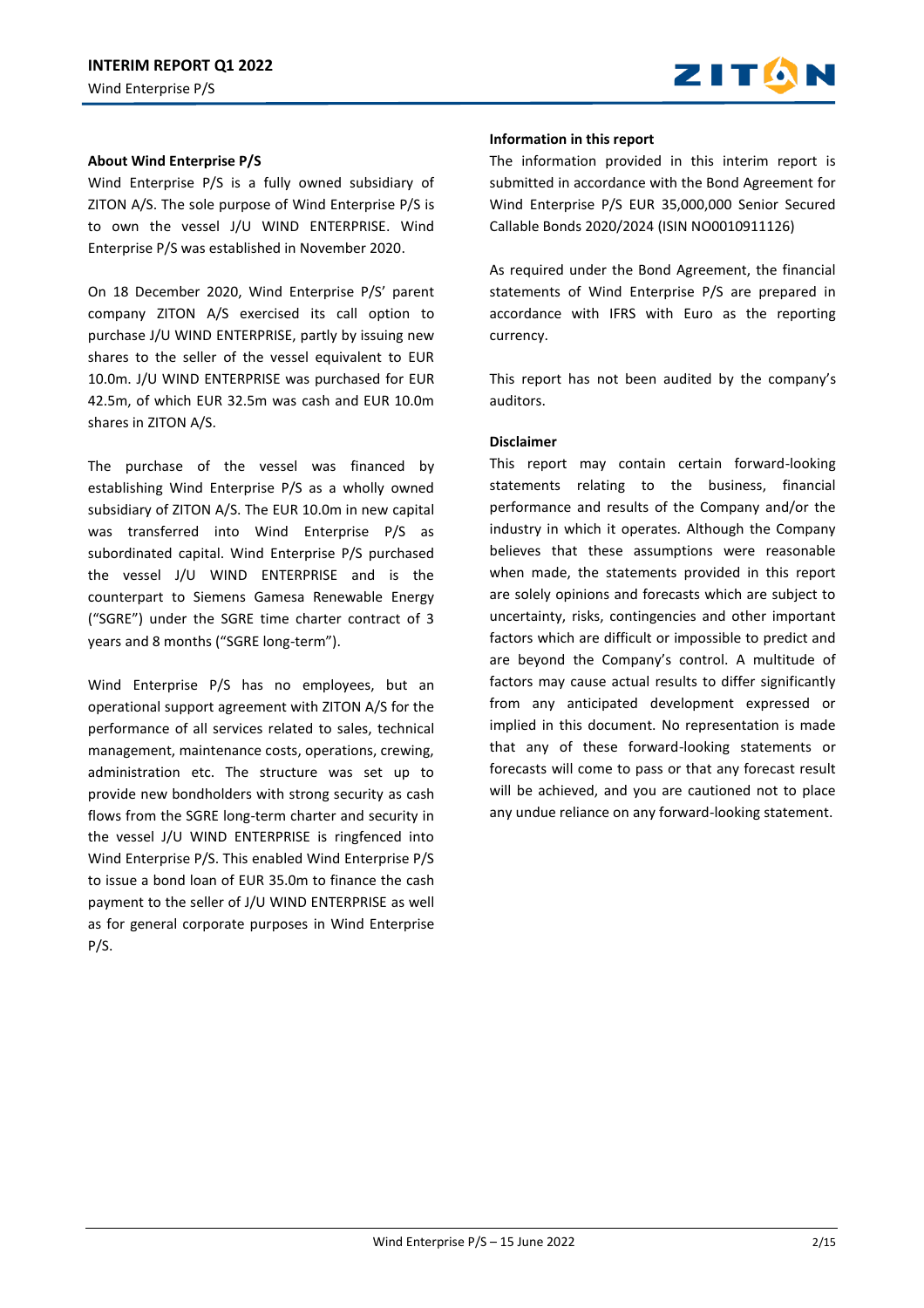

## **Management Review**

#### **Contract overview**

On 17 December 2020, Siemens Gamesa Renewable Energy (SGRE) and Wind Enterprise P/S signed a time charter of 3 years and 8 months from 1 March 2021 to 31 October 2024 for J/U WIND ENTERPRISE (SGRE long-term charter).

The time charter was initiated on 1 March 2021. As customary for time charter contracts, SGRE will pay a fixed time charter rate and pay for variable OPEXrelated costs during the tenor of the time charter. SGRE will take on the full weather risk while Wind Enterprise P/S will be responsible for operational uptime of the vessel.

#### **Vessel operations**

The vessel entered into the SGRE long-term charter on 1 March 2021 and continues to operate successfully on the time charter with limited off-hire days.

#### **Utilisation rate**

The utilisation rate for Q1 2022 was at 95% reflecting a fixed time charter rate with limited off-hire days.



*Note: Weighted average utilisation rate is calculated as vessel revenue and other operating income deducting project-related expenses during the quarter divided by full utilisation at standard rates of EUR 50 k/day.*

#### **Outlook for 2022**

The outlook for 2022, is based on the key assumptions that J/U WIND ENTERPRISE will continue to operate successfully on the SGRE time charter with limited offhire days. The guidance for 2022 is unchanged compared the guidance provided in the interim report for Q4 2021. KPI guidance is for EBITDA in the range of EUR 8-10m.

#### **Addressing parent company's capital structure**

Bonds issued by Wind Enterprise P/S holds security in cash flows from the SGRE long-term charter and security in the vessel J/U WIND ENTERPRISE. However, Wind Enterprise P/S's parent company ZITON A/S provides the company with operational support for of all services related to sales, technical management, maintenance costs, operations, crewing, administration etc. Therefore, Wind Enterprise P/S, is dependent upon having a financially viable parent company. During the last years, ZITON's balance sheet deteriorated as operational earnings declined. As communicated in earlier stock exchange announcements dated 31st March, 29th April and 1st June 2022, ZITON A/S ("ZITON") and its majority shareholder have had ongoing discussions with holders of its financial indebtedness to reach a solution for a long-term and viable capital structure.

The parties have reached an agreement in principle and have entered into a lock-up agreement, subject to certain conditions precedent and regulatory approvals, to execute a transaction which will significantly improve the capital structure and liquidity of ZITON. The proposed transaction includes an extension of maturities of the first and second lien bond by 24 months, equitization of EUR 37m in subordinated debt and EUR 13.2m in incremental liquidity (EUR 10m in new second lien bonds, plus a waiver of amortisation and capitalisation of first lien interest totalling EUR 3.2m). EUR 3m of the new liquidity will be applied towards repayment of part of the second super senior working capital facility. Subject to satisfaction of the conditions and obtaining regulatory approvals, the debts of certain consenting creditors of ZITON will be partly or fully converted into equity, resulting in those creditors acquiring ~90% of the post-restructured ordinary equity of ZITON, and 100% of the preferred equity, subject to certain dilution. Following the transaction, proforma equity would be approximately EUR 10m and the controlling shareholder would be Permira Credit Solutions III Sub Master Euro S.à.r.l..

As part of the solution for ZITON Group, the first lien bondholders in Wind Enterprise P/S are expected to receive summons for a bondholders' meeting during the next few weeks. The main proposals of the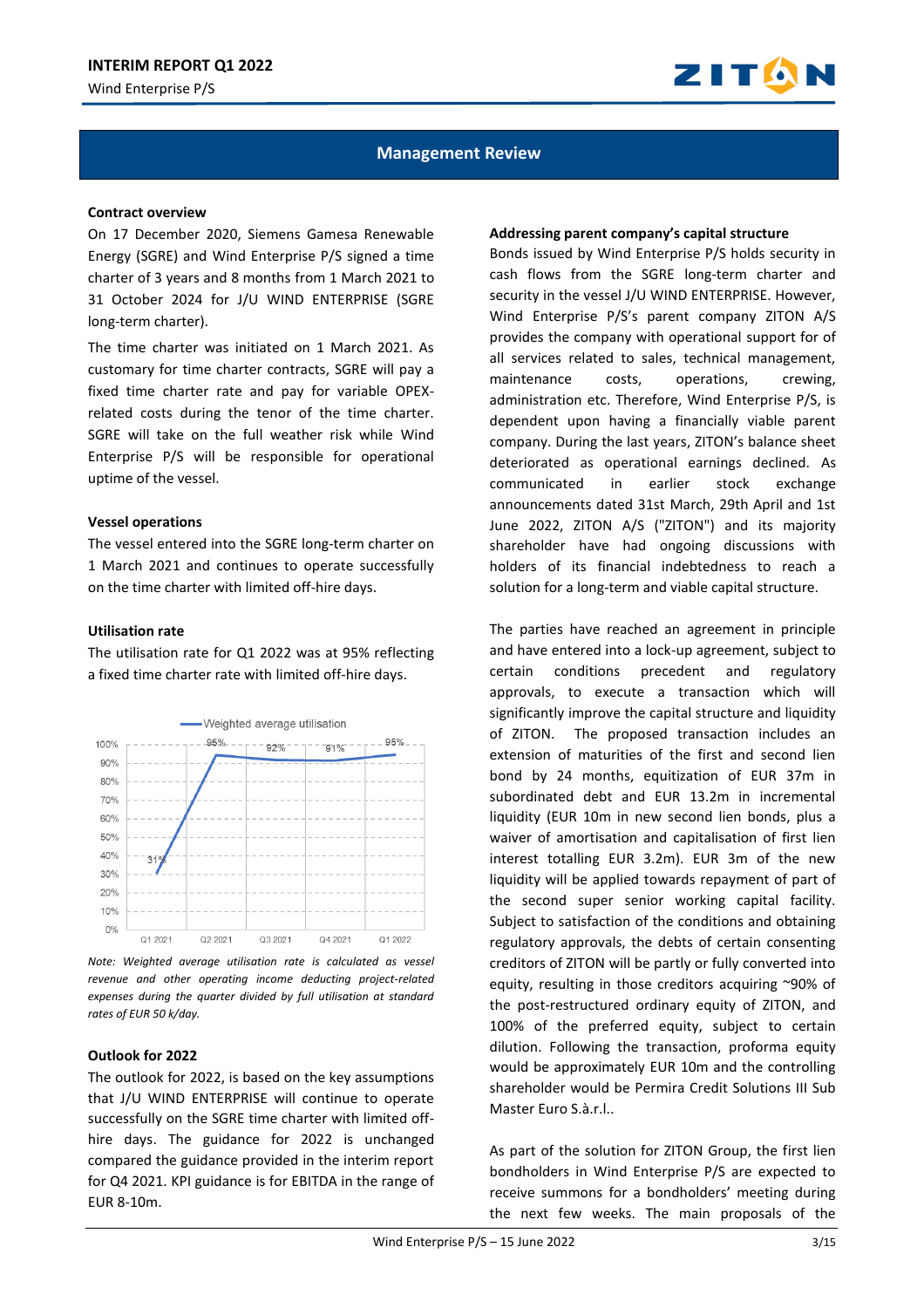

bondholders' resolution relate to certain covenant amendments and waivers, including a change of control waiver and a loosening of the Interest Coverage Ratio covenant.

#### **Risks and uncertainties**

Wind Enterprise P/S is exposed to various risks that may be of significance to the company's future operations, results and financial position. For a description of the risks Wind Enterprise P/S is exposed to, please refer to the Risk Management section on pages 4-6 and note 10 "Risk management" on pages 23-24 of the annual report 2021 for Wind Enterprise P/S.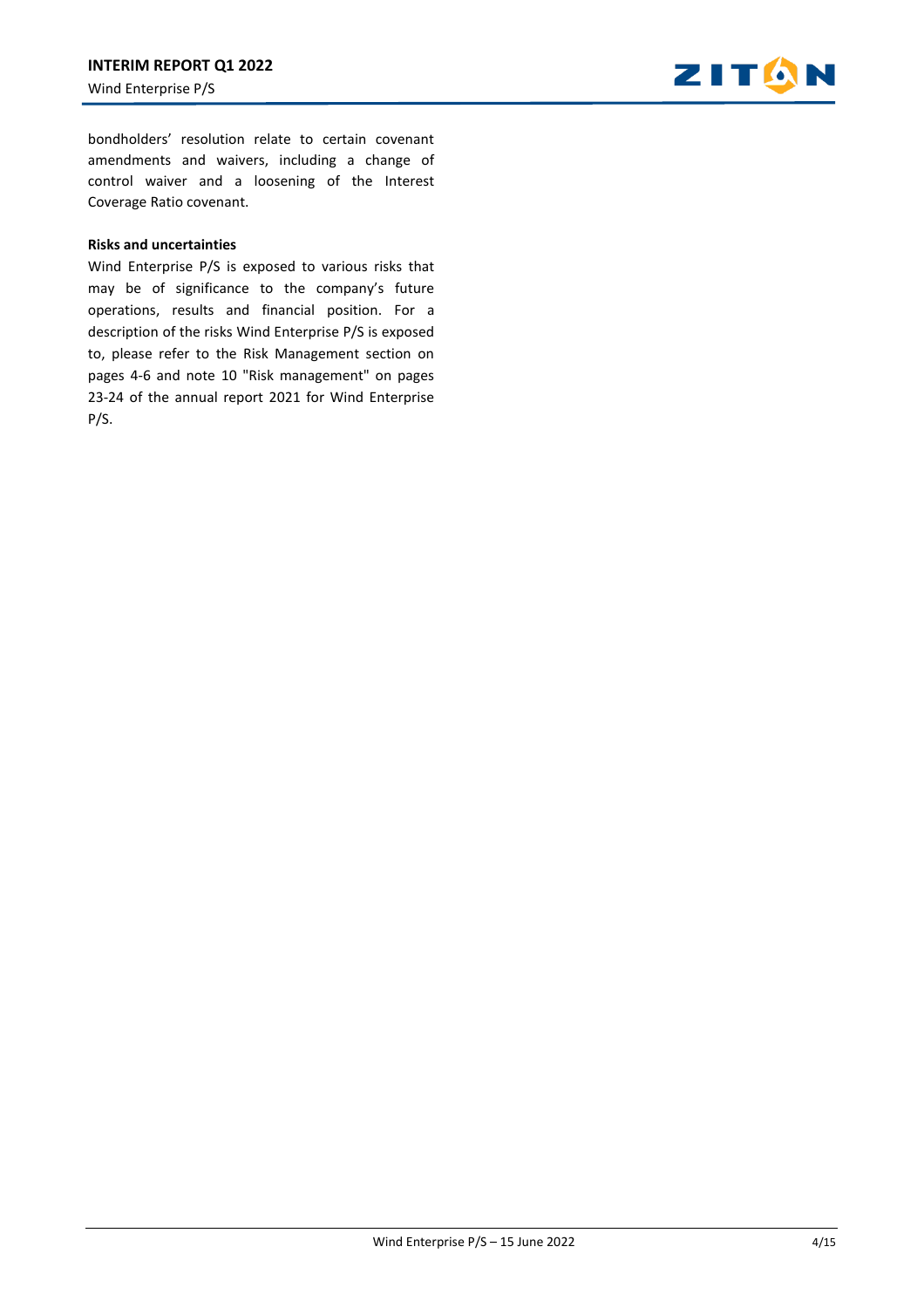

## **Financial Review**

## **REVIEW OF THE INCOME STATEMENT**

| <b>EUR'000</b>                    | Q1 2022  | Q1 2021 | Change  |
|-----------------------------------|----------|---------|---------|
|                                   |          |         |         |
| Revenue                           | 4.244    | 1,492   | 2,752   |
| OPEX and project-related expenses | $-1.289$ | -472    | $-817$  |
| SG&A                              | -706     | $-208$  | $-498$  |
| <b>EBITDA</b>                     | 2,249    | 812     | 1,437   |
| Depreciation                      | $-556$   | $-407$  | $-149$  |
| <b>EBIT</b>                       | 1,693    | 405     | 1,288   |
| Financials, net                   | $-681$   | $-779$  | 98      |
| Income before tax                 | 1.012    | -374    | 1,386   |
| <b>Key ratios</b>                 |          |         |         |
| <b>EBITDA</b> margin              | 53.0%    | 54.4%   | $-1.4%$ |

## **Review of the income statement for Q1 2022**

The Siemens Gamesa Renewable Energy (SGRE) longterm time charter was initiated on 1 March 2021. Therefore, the comparable figures for Q1 2021 reflect that the vessel was only in operations for one month during Q1 2021.

The income statement for Wind Enterprise P/S shows revenue of EUR 4.2m for Q1 2022 compared to revenue of EUR 1.5m in Q1 2021.

Vessel OPEX and project related costs amounted to EUR 1.3m for Q1 2022 compared to EUR 0.5m in Q1 2021. The increase reflects that the company had no costs during the first two months of Q1 2021.

SG&A amounted to EUR 0.7m for Q1 2022 compared to revenue of EUR 0.2m in Q1 2021. The increase reflects that the company had no costs during the first two months of Q1 2021. Wind Enterprise P/S has no employees, but an operational support agreement with its parent company ZITON A/S for the performance of all services related to sales, technical management, maintenance costs, operations, crewing, administration etc. For these services, ZITON A/S charges Wind Enterprise P/S for 40% of SG&A for ZITON Group.

EBITDA amounted to a profit of EUR 2.3m for Q1 2022 compared to EUR 0.8m in Q1 2021 reflecting that the vessel did not generate any revenue during first two months of 2021.

Depreciation charges amounted to EUR 0.6m for Q1 2022 compared to EUR 0.4m in Q1 2021. Financials, net was an expense of EUR 0.7m for Q1 2022 compared to EUR 0.8m in Q1 2021.

## **Interest Coverage Ratio covenant**

Interest Coverage Ratio means last twelve months EBITDA divided by net interest for the same period. The Interest Coverage Ratio was at 3.3x at the end of Q1 2022 not fulfilling the covenant of 4.0x for 2022.

| kEUR                                              | EBITDA | Net    |
|---------------------------------------------------|--------|--------|
| Q <sub>2</sub> 20 <sub>21</sub>                   | 2.172  | $-698$ |
| Q3 2021                                           | 2.160  | $-677$ |
| Q4 2021                                           | 2,520  | $-693$ |
| Q1 2022                                           | 2,249  | $-681$ |
| <b>Last Twelve Months</b>                         | 9,101  | -2.749 |
| <b>Realised Interest</b><br><b>Coverage Ratio</b> | 3.3    |        |
| Covenant for Interest<br>Coverage Ratio           | 4.0    |        |

In March 2022, majority creditors of ZITON A/S and Wind Enterprise P/S entered into a standstill agreement temporarily preventing any acceleration and enforcement of security to provide sufficient time to reach a long-term solution with all relevant stakeholders. On 7 June an agreement was reached encompassing, amongst others, that a proposal will be put forward to holders of the first lien bond issued by Wind Enterprise P/S for bondholders' resolution for certain covenant amendments and waivers, including a change of control waiver and a loosening of the interest coverage ratio covenant.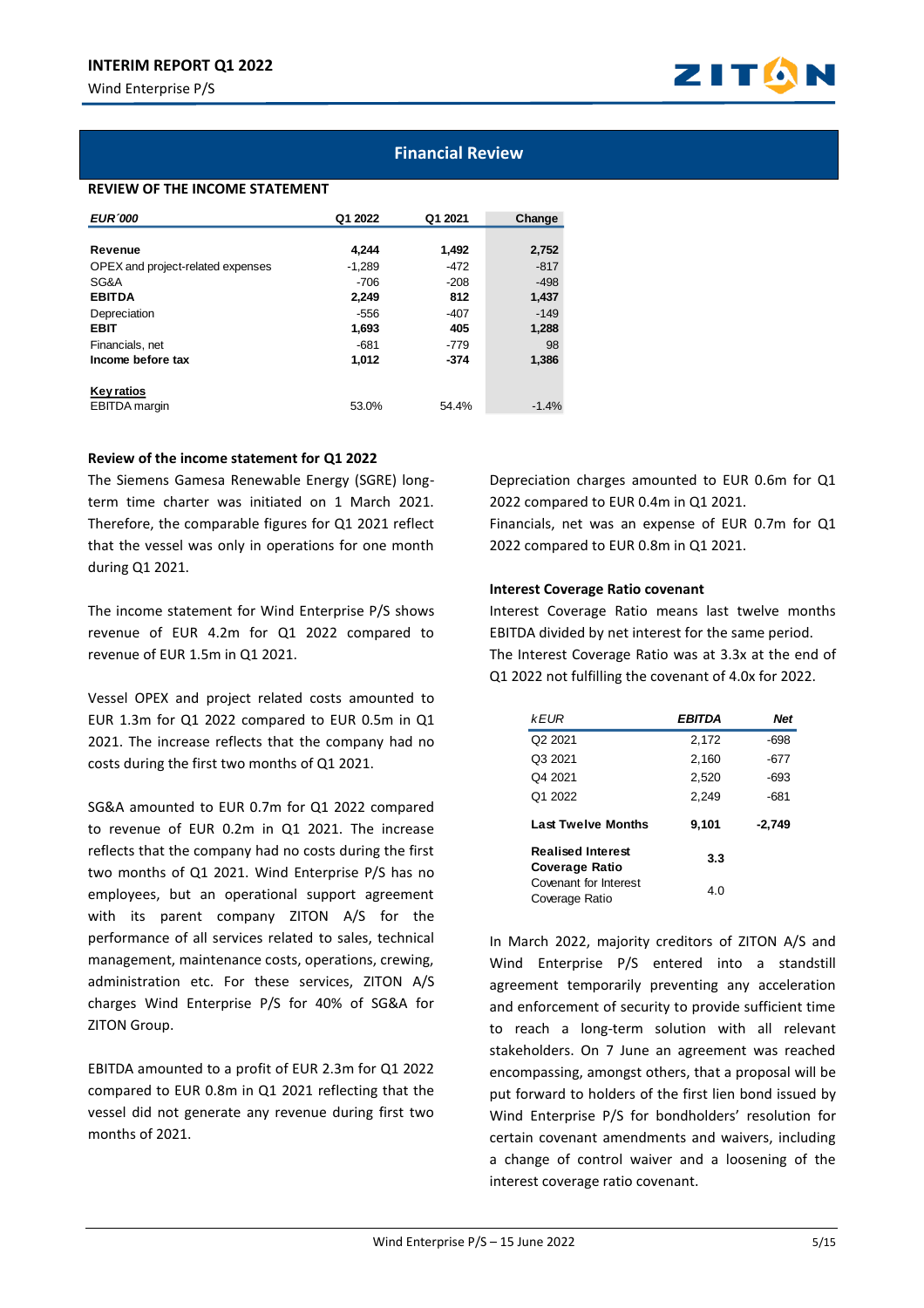

## **REVIEW OF THE BALANCE SHEET AT THE END OF Q1 2022**

| <b>EUR</b> 000                         | Q1 2022 | Q1 2021 | Change   | Q1 2022 | Q4 2021 | Change   |
|----------------------------------------|---------|---------|----------|---------|---------|----------|
|                                        |         |         |          |         |         |          |
| <b>Assets</b>                          |         |         |          |         |         |          |
| Vessel, including fixtures & equipment | 47,409  | 48,289  | $-880$   | 47,409  | 47,792  | $-382$   |
| Non-current assets                     | 47,409  | 48,289  | $-880$   | 47,409  | 47,792  | $-382$   |
| Trade and other receivables            | 1.750   | 2.140   | $-390$   | 1.750   | 1.766   | $-16$    |
| Cash and cash equivalents              | 308     | 146     | 162      | 308     | 843     | $-535$   |
| <b>Current assets</b>                  | 2,058   | 2,285   | $-228$   | 2,058   | 2,609   | $-551$   |
| <b>Total assets</b>                    | 49,467  | 50,574  | $-1,107$ | 49,467  | 50,401  | $-934$   |
| <b>Equity and Liabilities</b>          |         |         |          |         |         |          |
| <b>Equity</b>                          | 3,824   | $-322$  | 4,146    | 3,824   | 2,812   | 1,012    |
| Subordinated loan                      | 13,200  | 14.200  | $-1,000$ | 13,200  | 13,200  | $\Omega$ |
| Bond loans, first lien                 | 27,432  | 33.880  | $-6.448$ | 27.432  | 29.624  | $-2,191$ |
| Other liabilities                      | 5,009   | 2,816   | 2,193    | 5,009   | 4,765   | 244      |
| <b>Total liabilities</b>               | 45,641  | 50,896  | $-5,255$ | 45,641  | 47,589  | $-1,947$ |
| <b>Total equity and liabilites</b>     | 49,467  | 50,574  | $-1,107$ | 49,467  | 50,401  | -934     |

## **Review of the balance sheet, end of Q1 2022**

The total value of the vessel (incl. fixtures & equipment) amounted to EUR 47.4m at the end of Q1 2022 compared to EUR 48.3m at the end of Q1 2021. The decline is attributed to depreciation being higher than capex during the last year. The total value of the vessel includes the purchase price of J/U WIND ENTERPRISE as well as CAPEX completed by the parent company before Wind Enterprise P/S purchased the vessel, as well as regular CAPEX.

Trade and other receivables amounted to EUR 1.8m compared to EUR 2.1m at the end of Q1 2021. Receivables are solely related to the SGRE long-term charter.

Equity was at EUR 3.8m compared to a negative EUR 0.3m at the end of Q1 2021. The increase is due to positive income during the year. The subordinated loan is provided by the parent company consisting of the EUR 10.0m shares issued by ZITON A/S and CAPEX completed by the parent company before Wind Enterprise P/S purchased the vessel.

## **Asset Coverage Ratio covenant**

Asset Coverage Ratio means the ratio of the latest market value to the outstanding amount less the sum of the amount standing to credit on the collection account and the monthly amortization transfers standing to credit on the retention account.

The Asset Coverage Ratio was at 235% at the end of Q1 2022 exceeds the covenant of 150% for 2022. The asset coverage ratio is calculated at 235% with the market value of the vessel determined as the arithmetic mean of two independent valuations of J/U WIND ENTERPRISE. The market value amounts to EUR 67.5m, while outstanding amount of the first lien bonds issued by Wind Enterprise P/S equals EUR 28.8m.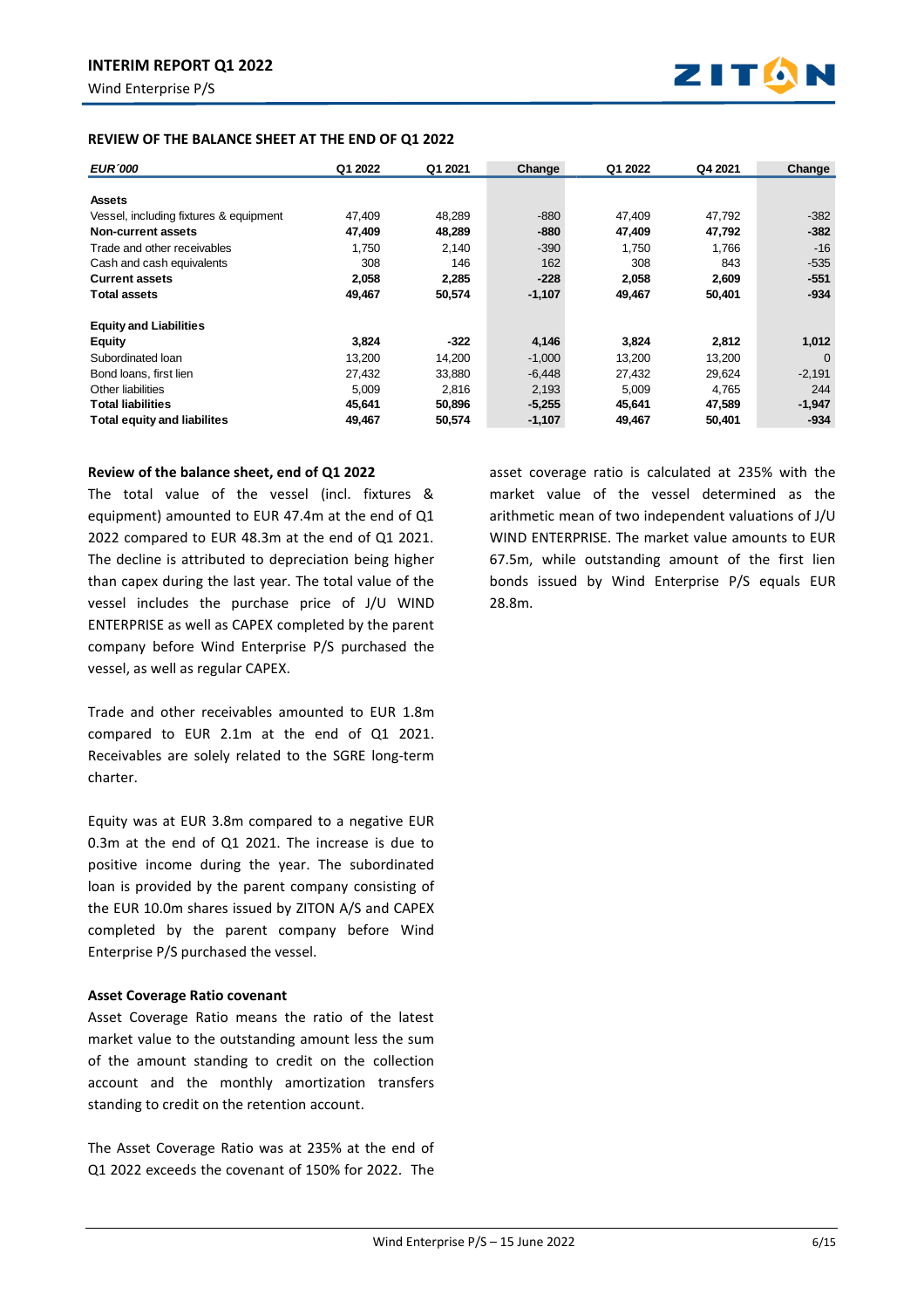

## **REVIEW OF STATEMENT OF CASH FLOWS FOR Q1 2022**

| <b>EUR'000</b>                            | Q1 2022  | Q1 2021   | Change    |
|-------------------------------------------|----------|-----------|-----------|
|                                           |          |           |           |
| <b>EBITDA</b>                             | 2,249    | 812       | 1,437     |
| Working capital adjustments               | 260      | 675       | $-415$    |
| Other adjustments                         | $-15$    | -36       | 21        |
| Net cash flows from operating activities  | 2,495    | 1,451     | 1,044     |
| Financial payments, net                   | -566     | -613      | 47        |
| Net cash before investing activities      | 1,929    | 838       | 1,090     |
| Investing activities                      | $-183$   | $-48,688$ | 48,506    |
| Net cash flows after investing activities | 1,746    | -47,850   | 49,596    |
| Financing activities                      | $-2,274$ | 47,943    | $-50,217$ |
| Net cash flows after financing activities | $-528$   | 93        | -621      |

## **Review of the cash flow statement**

Cash flows from operating activities were an inflow of EUR 1.9m for Q1 2022 compared to EUR 1.5m in Q1 2021 driven by improvement in EBITDA as the vessel was only in operations for one month during Q1 2021.

Financial payments, net amounted to negative EUR 0.6m for Q1 2022 that is unchanged compared to Q1 2021.

Investing activities amounted to EUR 0.2m for Q1 2022 compared to 48.7 MEUR Q1 2021 mainly used for purchased of J/U WIND ENTERPRISE and capex in connection with 10-years classing of the vessel completed in Q1 2021.

Financing activities amounted to a cash outflow of EUR 2.3m in Q1 2022 for payment to the retention account of the bond loan. Cash net-inflow in Q1 2021 was mainly used to finance the purchase of J/U WIND ENTERPRISE.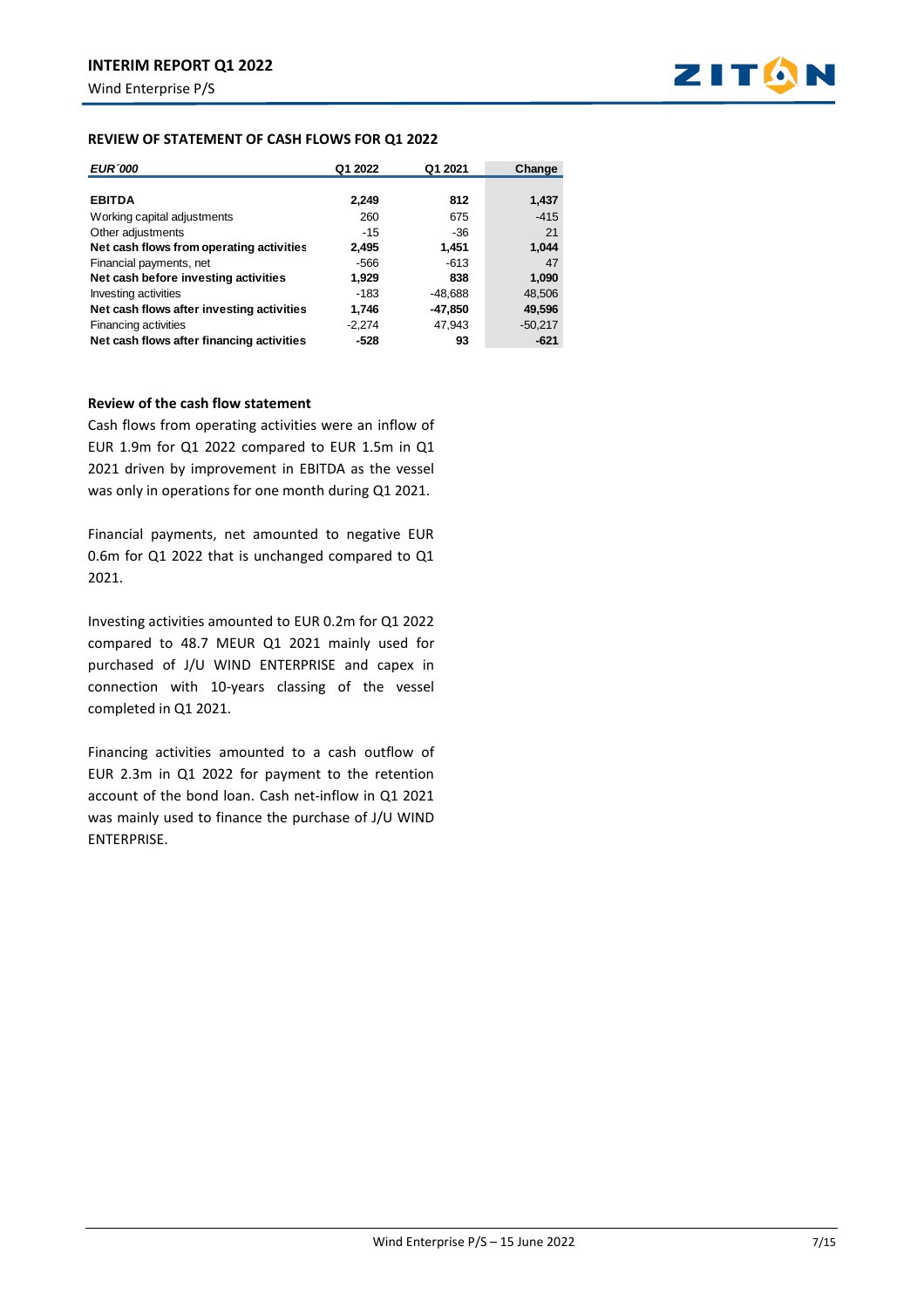## **INTERIM REPORT Q1 2022**

Wind Enterprise P/S



# **Financial statements for Wind Enterprise P/S**

| <b>INCOME STATEMENT</b>                              |             |          |         |
|------------------------------------------------------|-------------|----------|---------|
| <b>EUR</b> 000                                       | <b>Note</b> | Q1 2022  | Q1 2021 |
|                                                      |             |          |         |
| Revenue                                              | 2           | 4,244    | 1,492   |
| Project-related expenses                             |             | 0        | $-3$    |
| Operational expenses                                 |             | $-1.289$ | $-469$  |
| <b>Gross profit</b>                                  |             | 2,955    | 1,021   |
| Administrative expenses                              |             | $-216$   | $-143$  |
| Staff costs, office staff                            |             | $-491$   | $-65$   |
| <b>EBITDA</b>                                        |             | 2,249    | 812     |
| Depreciation & amortisation                          |             | $-556$   | $-407$  |
| <b>EBIT</b>                                          |             | 1,693    | 405     |
| Financial income                                     |             |          | 8       |
| <b>Financial expenses</b>                            |             | $-681$   | $-787$  |
| Income before tax                                    |             | 1,012    | $-374$  |
| Tax on profit (loss)                                 |             |          |         |
| Income for the year                                  |             | 1,012    | $-374$  |
| <b>STATEMENT OF COMPREHENSIVE INCOME</b>             |             |          |         |
| <b>EUR'000</b>                                       | <b>Note</b> | Q1 2022  | Q1 2021 |
| Income for the year                                  |             | 1,012    | $-374$  |
| Items that will be reclassified subsequently to the  |             |          |         |
| income statement when specific conditions are met:   |             |          |         |
| Exchange adjustments of foreign entities, net of tax |             |          |         |
| Total comprehensive income for the year, after tax   |             | 1,012    | $-374$  |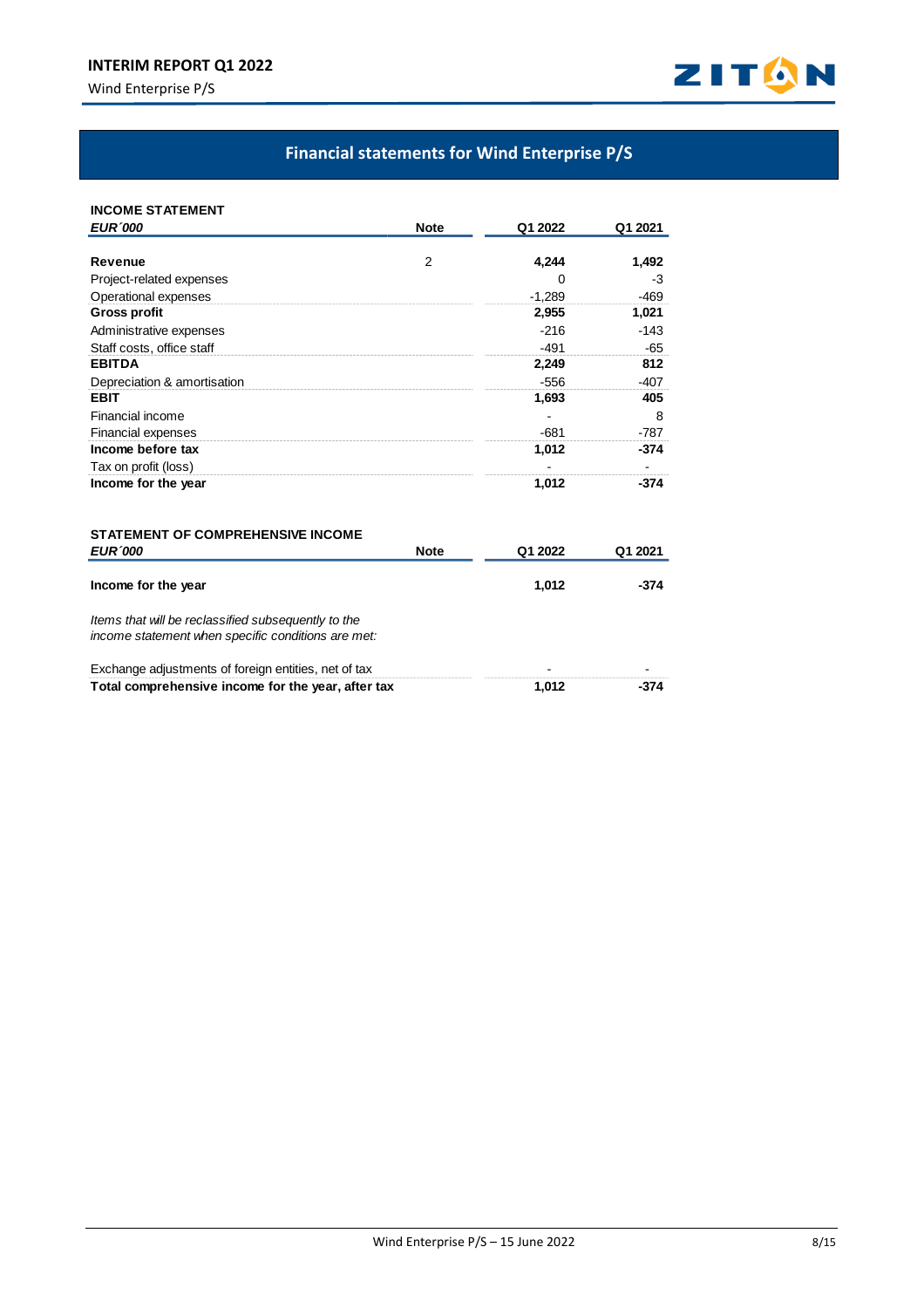

| <b>BALANCE SHEET</b>                                         |   |         |         |         |
|--------------------------------------------------------------|---|---------|---------|---------|
| <b>EUR</b> 000                                               |   | Q1 2022 | Q1 2021 | Q4 2021 |
| <b>Assets</b>                                                |   |         |         |         |
| <b>Non-current assets</b>                                    |   |         |         |         |
|                                                              |   |         |         |         |
| Vessel, including fixtures & equipment<br>Non-current assets | 3 | 47,409  | 48.289  | 47,792  |
| <b>Current assets</b>                                        |   | 47,409  | 48,289  | 47,792  |
|                                                              |   |         |         |         |
| Trade and other receivables                                  |   | 1,750   | 2,140   | 1,766   |
| Cash and cash equivalents                                    |   | 308     | 146     | 843     |
| <b>Current assets</b>                                        |   | 2,058   | 2,285   | 2,609   |
| <b>Total assets</b>                                          |   | 49,467  | 50,574  | 50,401  |
| <b>Equity and Liabilities</b>                                |   |         |         |         |
| <b>Equity</b>                                                |   |         |         |         |
| Share capital                                                |   | 54      | 54      | 54      |
| Retained earnings                                            |   | 3,770   | $-376$  | 2,758   |
| <b>Total equity</b>                                          |   | 3,824   | $-322$  | 2,812   |
| <b>Liabilities</b>                                           |   |         |         |         |
| <b>Non-current liabilities</b>                               |   |         |         |         |
| Subordinated Ioan                                            |   | 13,200  | 14,200  | 13,200  |
| Bond loans, first lien                                       |   | 23,192  | 29.753  | 25,411  |
| <b>Total non-current liabilities</b>                         |   | 36,392  | 43,953  | 38,611  |
| <b>Current liabilites</b>                                    |   |         |         |         |
| Bond loans, first lien                                       |   | 4,241   | 4,127   | 4,213   |
| Trade and other payables                                     |   | 5,009   | 2.816   | 4,765   |
| <b>Total current liabilites</b>                              |   | 9,250   | 6,943   | 8,978   |
| <b>Total liabilities</b>                                     |   | 45,641  | 50,896  | 47,589  |
| <b>Total equity and liabilites</b>                           |   | 49.467  | 50,574  | 50,401  |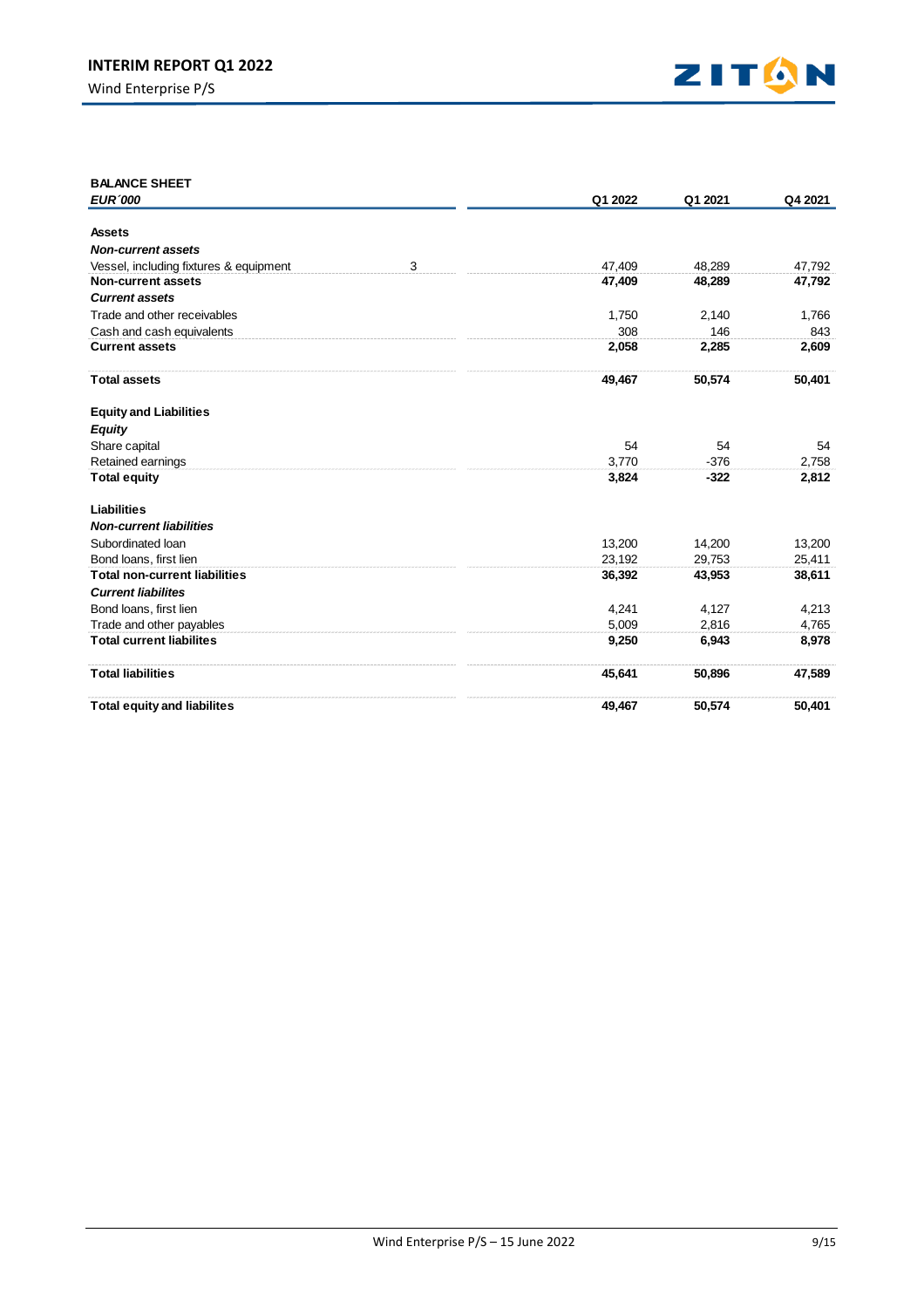

| <b>EUR '000</b>                                      | Note | Q1 2022        | Q1 2021   |
|------------------------------------------------------|------|----------------|-----------|
| Income before tax                                    |      | 1,012          | $-374$    |
| <b>Operating activities</b>                          |      |                |           |
| Adjustments for non-cash items                       |      |                |           |
| Reversal financial expenses, net                     |      | 674            | 778       |
| Depreciation and writedowns of the period            |      | 556            | 407       |
| Other adjustments                                    |      | $-15$          | -36       |
| Working capital adjustments                          |      |                |           |
| Change in trade receivables                          |      | 16             | $-2,127$  |
| Change in trade payables                             |      | 244            | 2,802     |
| Income tax expense                                   |      |                |           |
| Income tax expense                                   |      |                |           |
| Net cash flows from operating activities             |      | 2,487          | 1,450     |
| Financial payments                                   |      |                |           |
| <b>Financial receipts</b>                            |      |                |           |
| <b>Financial payments</b>                            |      | -566           | $-613$    |
| Net cash flows before investing activities           |      | 1,922          | 837       |
| <b>Investing activities</b>                          |      |                |           |
| Purchase of vessel, fixtures & equipment             |      | -183           | $-48,688$ |
| Other cash flows from investing activites            |      |                |           |
| Net cash used in investing activities                |      | -183           | -48,688   |
| <b>Financing activities</b>                          |      |                |           |
| Bond loan                                            |      | $-2,276$       | 33,743    |
| Draw on working capital facility                     |      | $\overline{2}$ |           |
| Subordinated loan from parent                        |      |                | 14,200    |
| Capital increase                                     |      |                |           |
| Net cash used/received in financing activities       |      | $-2,274$       | 47,943    |
| Net (decrease)/increase in cash and cash equivalents |      | -535           | 92        |
| Cash and cash equivalents at beginning of period     |      | 843            | 54        |
| Exchange gains/losses on cash and cash equivalents   |      | $\overline{a}$ |           |
| Net cash and cash equivalents at end of period       |      | 308            | 145       |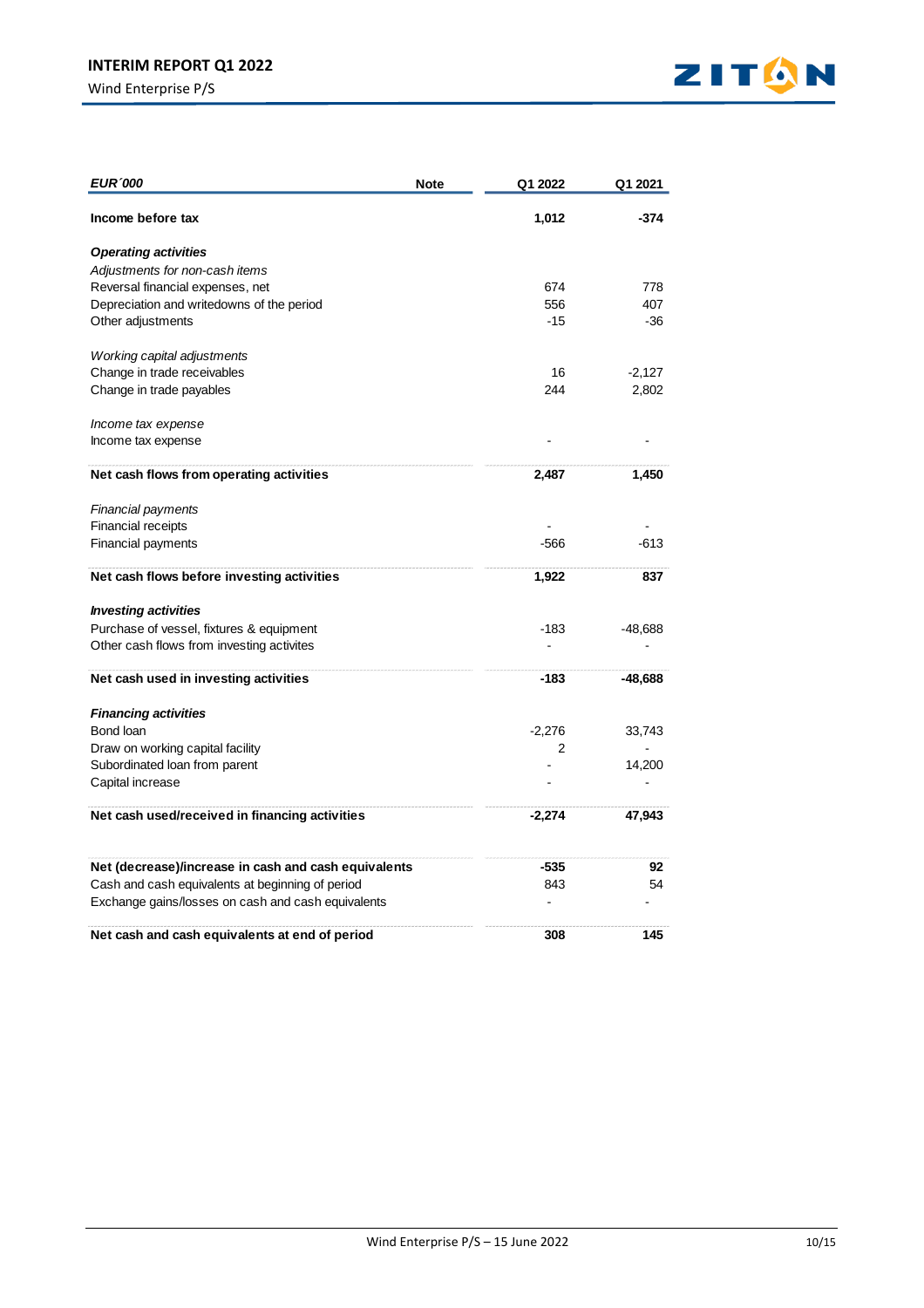

## **STATEMENT OF CHANGES IN EQUITY**

| <b>EUR</b> 000                        | <b>Share</b><br>capital | Retained<br>earnings | Total<br>equity |
|---------------------------------------|-------------------------|----------------------|-----------------|
| Balance at 1 January 2021             | 54                      | -2                   | 52              |
| Total comprehensive income, after tax | 0                       | 2.761                | 2.760           |
| <b>Balance at YTD</b>                 | 54                      | 2.758                | 2.812           |

## **Share capital**

The company was established 30 November 2020 with a capital increase of DKK 400k (EUR 54k). There are no share classes.

## **Note 1 – Time charter revenue**

The internal reporting framework used for reporting on revenue and expenses to the Executive Management Team and the Board of Directors has been set up to reflect and report on jack-up vessel. As Wind Enterprise P/S only owns one vessel, there is only one operating segment.

## **ACCOUNTING POLICIES**

Revenue is measured at the fair value of the consideration received or receivable. Amounts disclosed as revenue are reduced for estimates for trade allowances, rebates and amounts collected on behalf of third parties.

The company recognises revenue when the amount of revenue can be reliably measured, it is probable that future economic benefits will flow to the entity and specific criteria have been met for each of the company's activities as described below. The company bases its estimates on historical results, taking into consideration the type of customer, the type of transaction and the specifics of each engagement.

## **Leases**

Where contracts are identified as a lease (time charter), revenue recognition is based on a straight-line basis over the term of the lease period.

The amount of revenue stated in the above table for both the current financial year and the comparable financial year include the agreed time charter rates earned during leases. The lease and service components are recognised as revenue under the same pattern of transfer to customers. A separate disclosure of the lease components and the service income components has not been provided as it is impracticable to establish such a disclosure.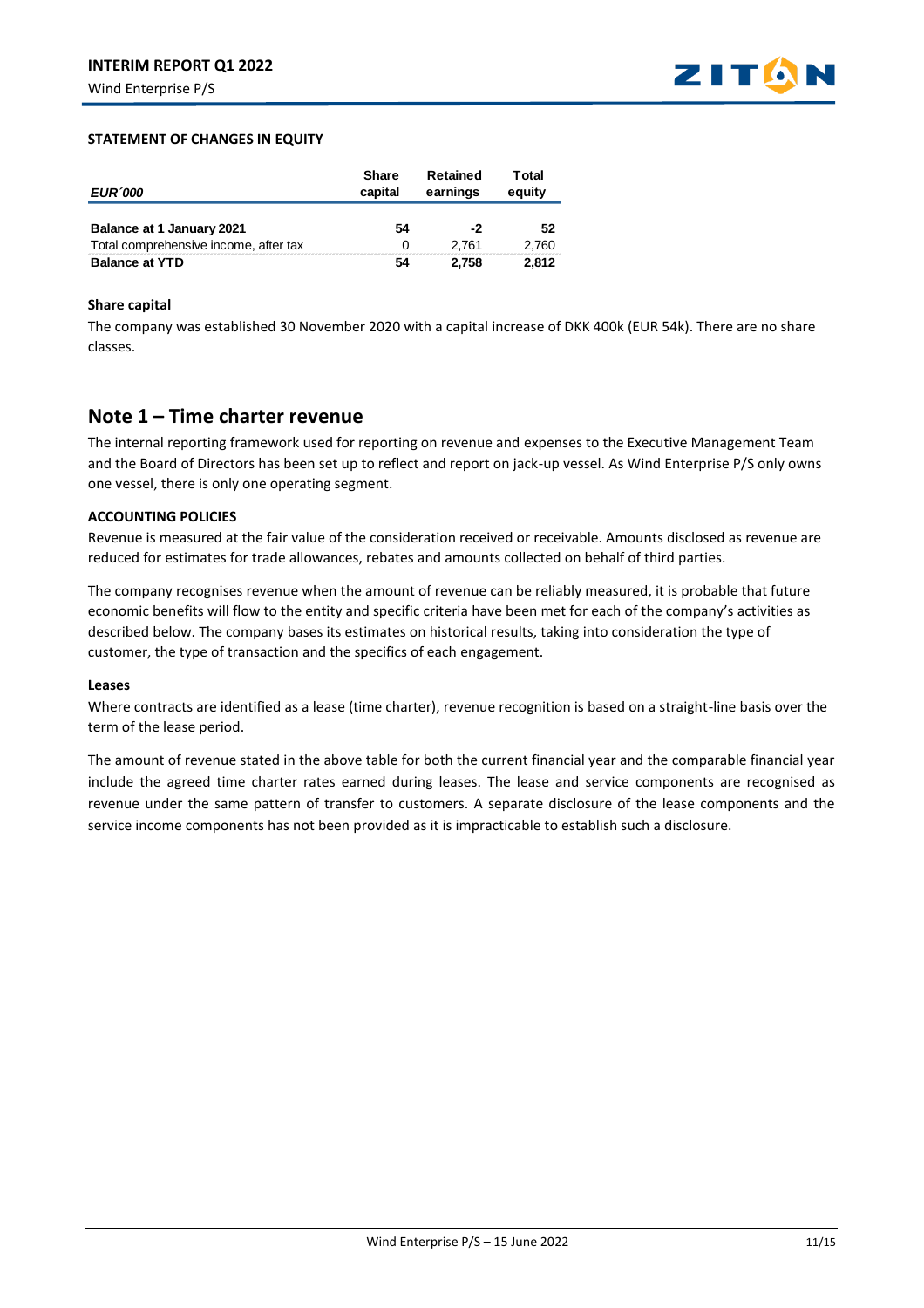

## **Note 2 - Vessel**

 $\overline{a}$  . . . . .

| Q1 2022                             |                |          |  |
|-------------------------------------|----------------|----------|--|
| <b>EUR'000</b>                      | <b>Vessels</b> | Total    |  |
|                                     |                |          |  |
| Cost at 1 January 2022              | 49,839         | 49,839   |  |
| Exchange rate adjustments           |                |          |  |
| Additions                           | 183            | 183      |  |
| <b>Disposals</b>                    |                |          |  |
| <b>Cost YTD</b>                     | 50,022         | 50,022   |  |
| Depreciation at 1 January 2022      | $-2,057$       | $-2,057$ |  |
| Exchange rate adjustments           |                |          |  |
| Depreciation                        | $-556$         | $-556$   |  |
| <b>Disposals</b>                    |                |          |  |
| <b>Depreciation YTD</b>             | $-2,613$       | $-2.613$ |  |
| Impairment losses at 1 January 2022 |                |          |  |
| Impairment losses YTD               |                |          |  |
| <b>Carrying amount YTD</b>          | 47.409         | 47.409   |  |

## **Assessment of Impairment of vessel**

Assets are tested for impairment whenever events or changes in circumstances indicate that the carrying amount may not be recoverable. As Wind Enterprise P/S realised a profit for the year and equity is positive at the end of the reporting period, no indicator of impairment has been identified and as a result, Wind Enterprise P/S has not performed an impairment test.

## **ACCOUNTING POLICIES**

The company's accounting policy for vessels and fixtures & equipment is stated at historical costs less depreciation. Historical costs include expenditures directly attributable to the acquisition of the items.

Subsequent costs are included in the asset's carrying amount or recognised as a separate asset, as appropriate, only when it is probable that future economic benefits associated with the item will flow to the Group and the cost of the item can be measured reliably. The carrying amount of any component accounted for as a separate asset is derecognised when replaced. All other repairs and maintenance are charged to profit or loss during the reporting period in which they are incurred.

The basis of depreciation is allocated on a straight-line basis over the estimated useful lives of the assets as follows:

- Vessels: 25 years
- Installed equipment on vessels: between 3 and 12 years

Docking costs and costs related to the significantly improvements of the vessel are capitalised, decomposed and depreciated over the period until the next docking or over the estimated useful lives of the assets, typically five to ten years.

Gains and losses on disposals are determined by comparing proceeds with carrying amounts. These are included in profit or loss. When revalued assets are sold, it is group policy to transfer any amounts included in other reserves in respect of those assets to retained earnings.

An asset's carrying amount is written down immediately to its recoverable amount if the asset's carrying amount is greater than its estimated recoverable amount.

## **Note 3 - Commitments and contingencies**

Since the end of 2021, no significant changes have occurred to contingent assets and liabilities other than those referred to in the annual report for 2021.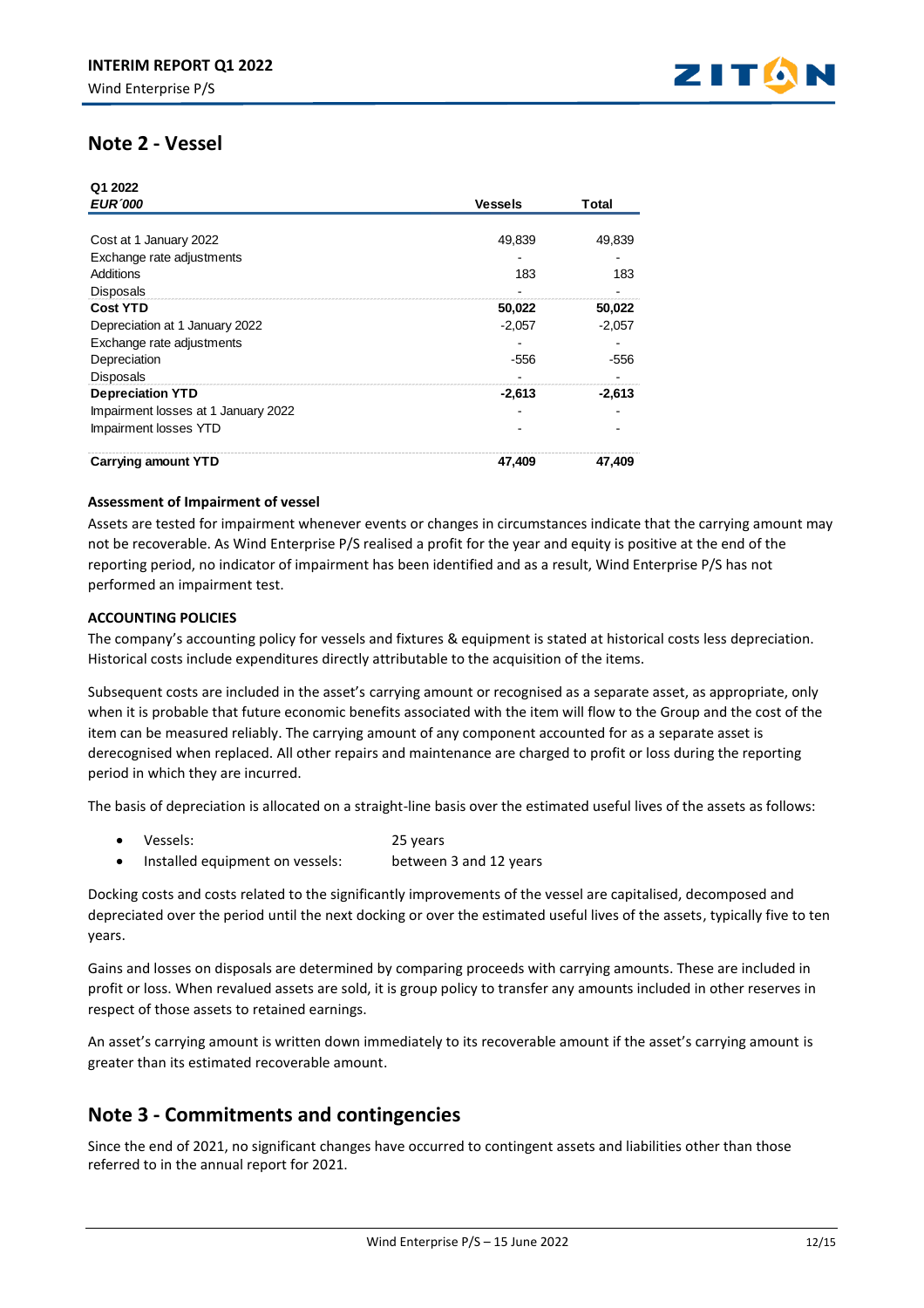

## **Note 4 - Related party transactions**

No significant changes have occurred to related parties or types and scale of transactions with these parties other than what was disclosed in the 2021 annual report.

## **Note 5 - Subsequent events**

Other than the developments disclosed in the review, no significant events have occurred between the end of the quarter and publication of this interim report which materially affect the results for the period or the financial position.

# **Note 6 – Basis of reporting**

## **General information**

The interim report has been prepared in accordance with the international financial reporting standard IAS 34 on interim reports.

In preparing these financial statements, the Company applies the recognition, measurement and disclosure requirements of International Accounting Standards as adopted by the EU ("Adopted IFRSs"),

The financial statements of Wind Enterprise P/S are prepared in accordance with International Financial Reporting Standards and are available to the public and may be obtained from Wind Enterprise P/S, Bygholm Søpark 21E DK-8700 Horsens, Denmark.

The accounting policies adopted in the preparation of the interim report are consistent with those applied in the preparation of the ZITON Group's annual consolidated financial statements for the year ended 31 December 2020, except for the adoption of new standards effective as of 1 January 2021. The ZITON Group nor Wind Enterprise P/S have not applied early adoption of any other standard, interpretation or amendment that has been issued but is not yet effective.

## **ACCOUNTING POLICIES**

## **Foreign currencies**

## *Functional and presentational currency*

Items included in the financial statements of the company are measured using the currency of the primary economic environment in which the entity operates ('the functional currency'). Although the functional currency for Wind Enterprise P/S is DKK, the consolidated financial statements are presented in EUR because the main financing is in EUR.

## *Transactions and balances*

Foreign currency transactions are translated into the functional currency using the exchange rates at the dates of the transactions. Foreign exchange gains and losses resulting from the settlement of such transactions and from the translation of monetary assets and liabilities denominated in foreign currencies at year-end exchange rates are generally recognised in profit or loss. They are deferred in equity if they are attributable to part of the net investment in a foreign operation. Foreign exchange gains and losses that relate to borrowings are presented in the income statement under financial income/expenses. All other foreign exchange gains and losses are presented in the income statement on a net basis under revenue or other expenses. Non-monetary items that are measured at fair value in a foreign currency are translated using the exchange rates at the date when the fair value was determined. Translation differences on assets and liabilities carried at fair value are reported as part of the fair value gain or loss.

## *Income statement*

Operational and administrative expenses are based on an operational support agreement with ZITON A/S for the performance of all services related to sales, technical management, maintenance costs, operations, crewing, administration etc. The structure was set up to provide new bondholders with strong security as cash flows from the SGRE long-term charter and security in the vessel J/U WIND ENTERPRISE is ringfenced into Wind Enterprise P/S.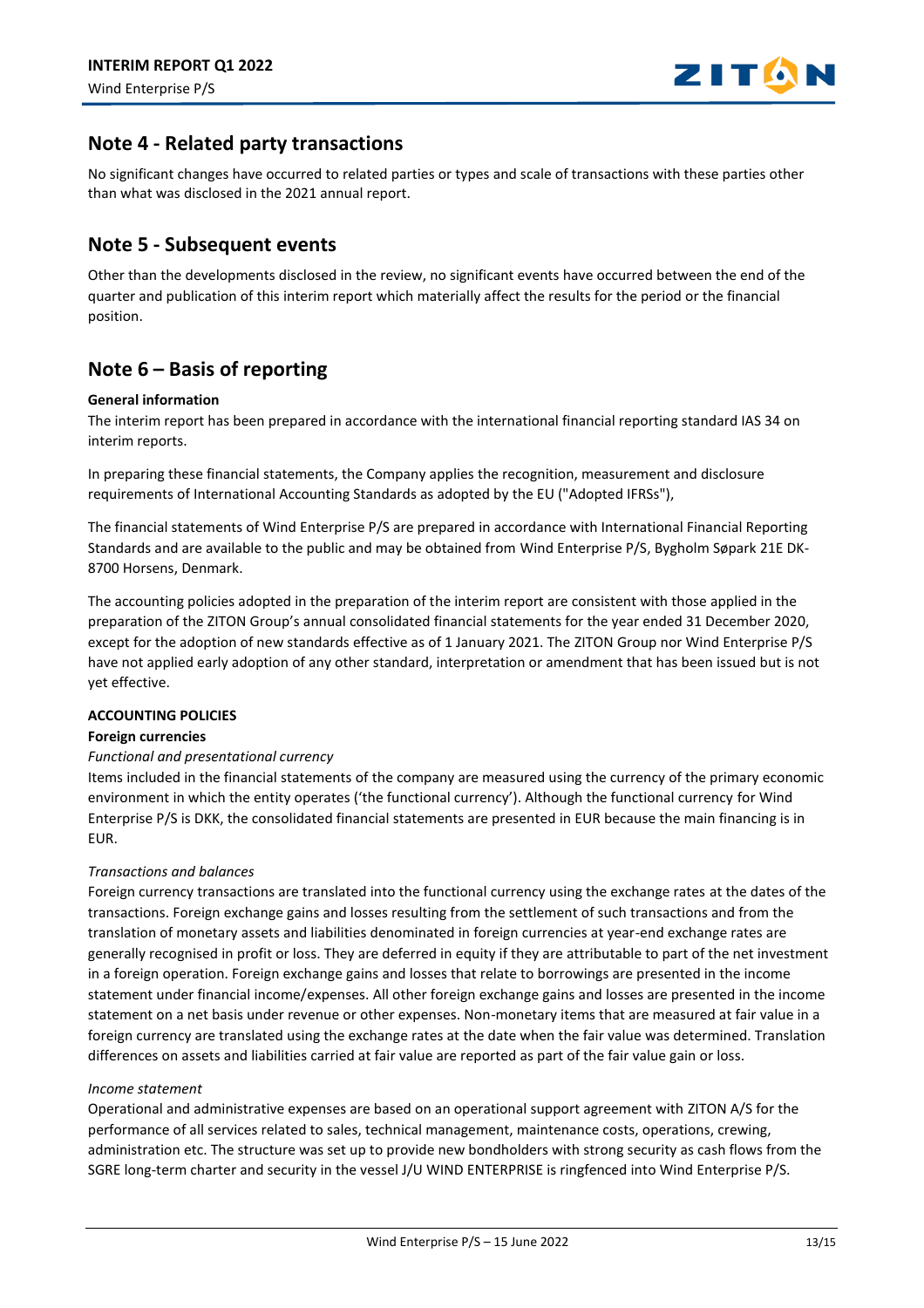

## *Cash flows*

The cash flow statement shows the cash flows from operating, investing and financing activities for the year, the year's changes in cash and cash equivalents as well as cash and cash equivalents at the beginning and end of the year.

Cash flows from operating activities are calculated according to the indirect method as the income before tax adjusted for non-cash operating items and changes in working capital.

Cash flows from investing activities comprise payments in connection with acquisitions and disposals of intangible assets, property, plant and equipment and other non-current assets.

Cash flows from financing activities comprise changes in the share capital and related costs as well as the raising of loans, repayment of bank and bond debt, instalments on leases, acquisition and disposal of subordinated debt.

## **SIGNIFICANT ACCOUNTING JUDGMENTS, ESTIMATES AND ASSUMPTIONS**

The preparation of the company´s financial reporting requires management to make judgments, estimates and assumptions that affect the reported amounts of revenues, expenses, assets and liabilities and the disclosure of contingent liabilities, at the end of the reporting period. However, uncertainty about these assumptions and estimates could result in outcomes that require a material adjustment to the carrying amounts of assets and liabilities affected in future periods. The consolidated financial statements are a result of processing large numbers of transactions and aggregating those transactions into classes according to their nature or function. The transactions are presented in classes of similar items in the consolidated financial statements. If a line item is not individually material, it is aggregated with other items of a similar nature in the consolidated financial statements or in the notes. Accounting estimates identified are those that have a significant risk of resulting in a material adjustment to the measurement of assets and liabilities in the following reporting period. Management bases its estimates on historical experience and various other assumptions that are held to be reasonable under the circumstances. The estimates and underlying assumptions are reviewed on an ongoing basis. If necessary, changes are recognised in the period in which the estimate is revised. Management considers the key accounting estimates to be reasonable and appropriate based on currently available information. The actual amounts may differ from the amounts estimated as more detailed information becomes available. In addition, management makes judgments and estimates in the process of applying the entity's accounting policies, for example regarding recognition and measurement of deferred income tax assets or the classification of transaction.

Please refer to the specific notes for further information on the key accounting estimates and judgments as well as assumptions applied.

There are substantial disclosure requirements throughout IFRS. Management provides specific disclosures required by IFRS unless the information is not applicable or is considered immaterial to the economic decision-making of the users of these financial statements.

## *Estimates and assumptions*

The key assumptions concerning the future and other key sources of estimation uncertainty at the reporting date that involve a significant risk of causing a material adjustment to the carrying amount of assets and liabilities within the next financial year are discussed in relevant notes listed below. The accounting estimates and assumptions which management deems to be significant to the preparation of the consolidated financial statements are:

## Useful lives of the vessel

For a description of the risks Wind Enterprise P/S is exposed to, please refer to the Risk Management section on pages 4-6 and note 10 "Risk management" on pages 23-24 of the annual report 2021 for Wind Enterprise P/S.